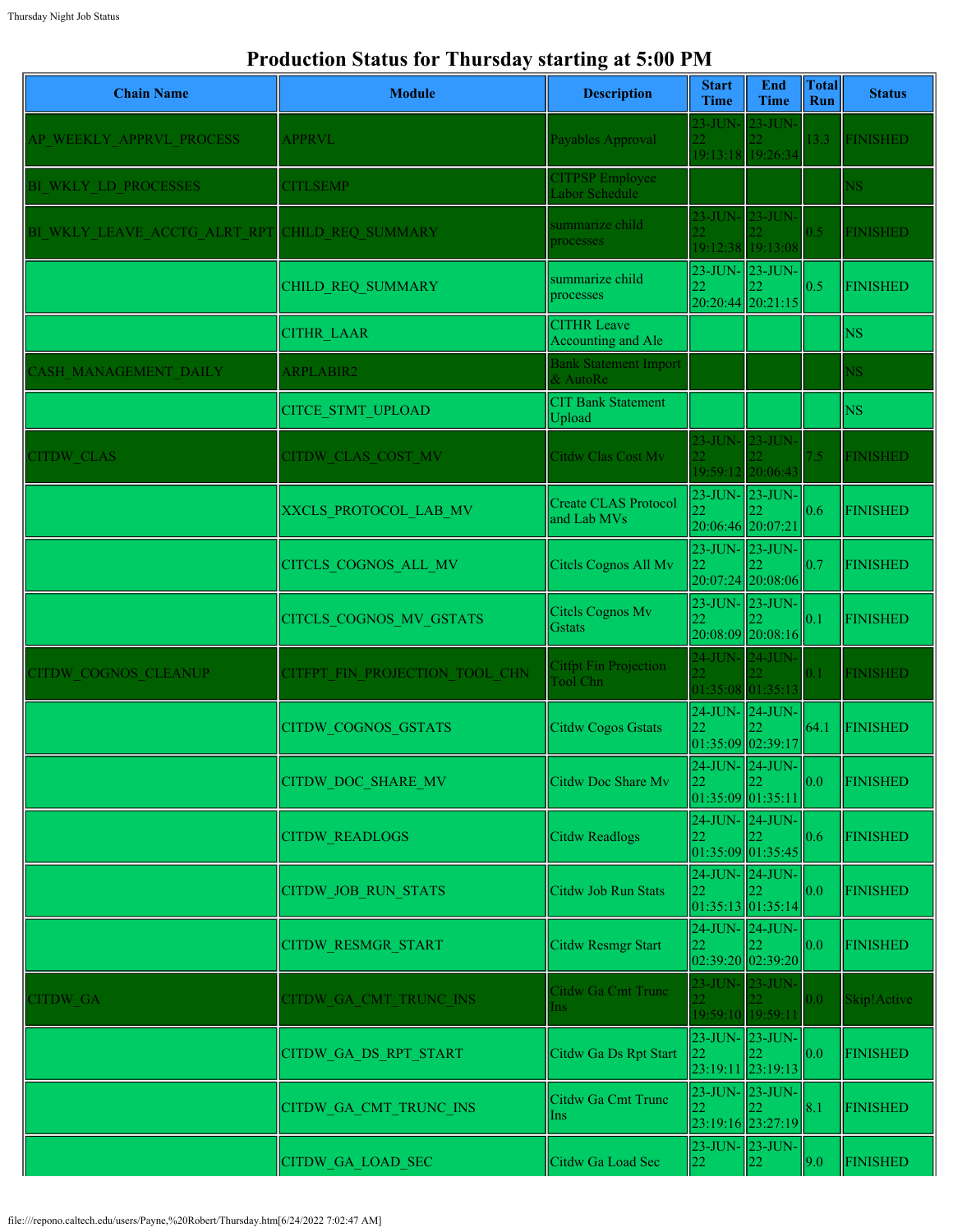|          |                              |                                        |                                            | 23:27:22 23:36:22                                |                  |                 |
|----------|------------------------------|----------------------------------------|--------------------------------------------|--------------------------------------------------|------------------|-----------------|
|          | CITDW GA SEC LOAD CNTRL      | Citdw Ga Sec Load<br>Cntrl             | 22                                         | 23-JUN- 23-JUN-<br>23:36:25 23:51:03             | 14.6             | <b>FINISHED</b> |
|          | CITDW GA MNTHLY UPLD         | Citdw Ga Mnthly Upld                   | 23-JUN- 23-JUN-<br>22<br>23:51:05 23:51:11 |                                                  | 0.1              | <b>FINISHED</b> |
|          | CITDW GA DS RPT END          | Citdw Ga Ds Rpt End                    | 22                                         | 23-JUN- 23-JUN-<br>23:51:13 23:51:15             | 0.0              | <b>FINISHED</b> |
|          | CITDW SEC COGNOS RPT RUNS MV | Citdw Sec Cognos Rpt<br><b>Runs Mv</b> | 22                                         | 23-JUN- 23-JUN-<br>23:51:19 23:53:00             | 1.7              | <b>FINISHED</b> |
|          | CITDW_SEC_MV_GSTATS          | Citdw Sec Mv Gstats                    | 22                                         | 23-JUN- 23-JUN-<br>23:53:04 23:53:10             | 0.1              | <b>FINISHED</b> |
| CITDW GL | CITDW GL DS RPT END          | Citdw Gl Ds Rpt End                    | 23-JUN- 23-JUN-<br>22                      | 19:00:14 19:00:15                                | 0.0              | <b>INACTIVE</b> |
|          | CITDW GL DS RPT START        | Citdw Gl Ds Rpt Start                  | 22                                         | 23-JUN- 23-JUN-<br>19:00:14 19:00:15             | 0.0              | <b>INACTIVE</b> |
|          | <b>CITDW GL ETL</b>          | Citdw Gl Etl                           | 22                                         | $23$ -JUN- $\vert$ 23-JUN-<br>19:00:14 19:00:15  | 0.0              | <b>INACTIVE</b> |
|          | CITDW GL JE MV               | Citdw Gl Je Mv                         | 22                                         | $23$ -JUN- $\vert$ 23-JUN-<br>19:00:14 19:00:15  | 0.0              | <b>INACTIVE</b> |
|          | CITDW_GL_MV_GSTATS           | Citdw Gl My Gstats                     | 22                                         | 23-JUN- 23-JUN-<br> 19:00:14 19:00:15            | 0.0              | <b>INACTIVE</b> |
|          | CITDW GL VAL TRIG            | Citdw Gl Val Trig                      | 22                                         | $23$ -JUN- $\vert$ 23-JUN-<br>19:00:14 19:00:15  | 0.0              | <b>INACTIVE</b> |
| CITDW HR | CITDW HR DS RPT START        | <b>Citdw Hr Ds Rpt Start</b>           | 22.<br>19:32:50 19:32:51                   | 23-JUN- 23-JUN-                                  | 0.0 <sub>1</sub> | <b>FINISHED</b> |
|          | <b>CITDW PAYROLL ETL</b>     | Citdw Payroll Etl                      | $23$ -JUN- $23$ -JUN-<br>$ 22\rangle$      | 1122<br>19:32:55 19:44:17                        | 11.4             | FINISHED        |
|          | <b>CITDW HR ETL</b>          | Citdw Hr Etl                           | 22                                         | $23$ -JUN- $\vert 23$ -JUN-<br>19:44:20 20:46:15 | 61.9             | <b>FINISHED</b> |
|          | CITDW HR EXT PEOPLE          | Citdw Hr Ext People                    | 23-JUN- 23-JUN-<br>22<br>20:46:18 20:46:21 |                                                  | 0.1              | <b>FINISHED</b> |
|          | CITDW HR VAL DTL TRIG        | Citdw Hr Val Dtl Trig                  | 23-JUN-23-JUN-<br>22<br>20:46:23 20:46:23  |                                                  | 0.0              | Skip!DayofWk    |
|          | <b>CITDW HR VAL TRIG</b>     | Citdw Hr Val Trig                      | 22                                         | $23$ -JUN- $23$ -JUN-<br>20:46:23 20:46:25       | 0.0              | <b>FINISHED</b> |
|          | <b>CITDW SEC HR LOAD</b>     | Citdw Sec Hr Load                      | 23-JUN-23-JUN-<br>22<br>20:46:23 20:48:57  |                                                  | 2.6              | <b>FINISHED</b> |
|          | <b>CITDW FRI PERSON MV</b>   | Citdw Fri Person Mv                    | 22                                         | $23$ -JUN- $\vert$ 23-JUN-<br>20:46:24 20:46:30  | 0.1              | <b>FINISHED</b> |
|          | CITDW_FRI_ALL_PERSON_MV      | Citdw Fri All Person<br>Mv             | 22                                         | 23-JUN- 23-JUN-<br>20:46:33 20:46:37             | 0.1              | <b>FINISHED</b> |
|          |                              |                                        | 23-JUN- 23-JUN-                            |                                                  |                  |                 |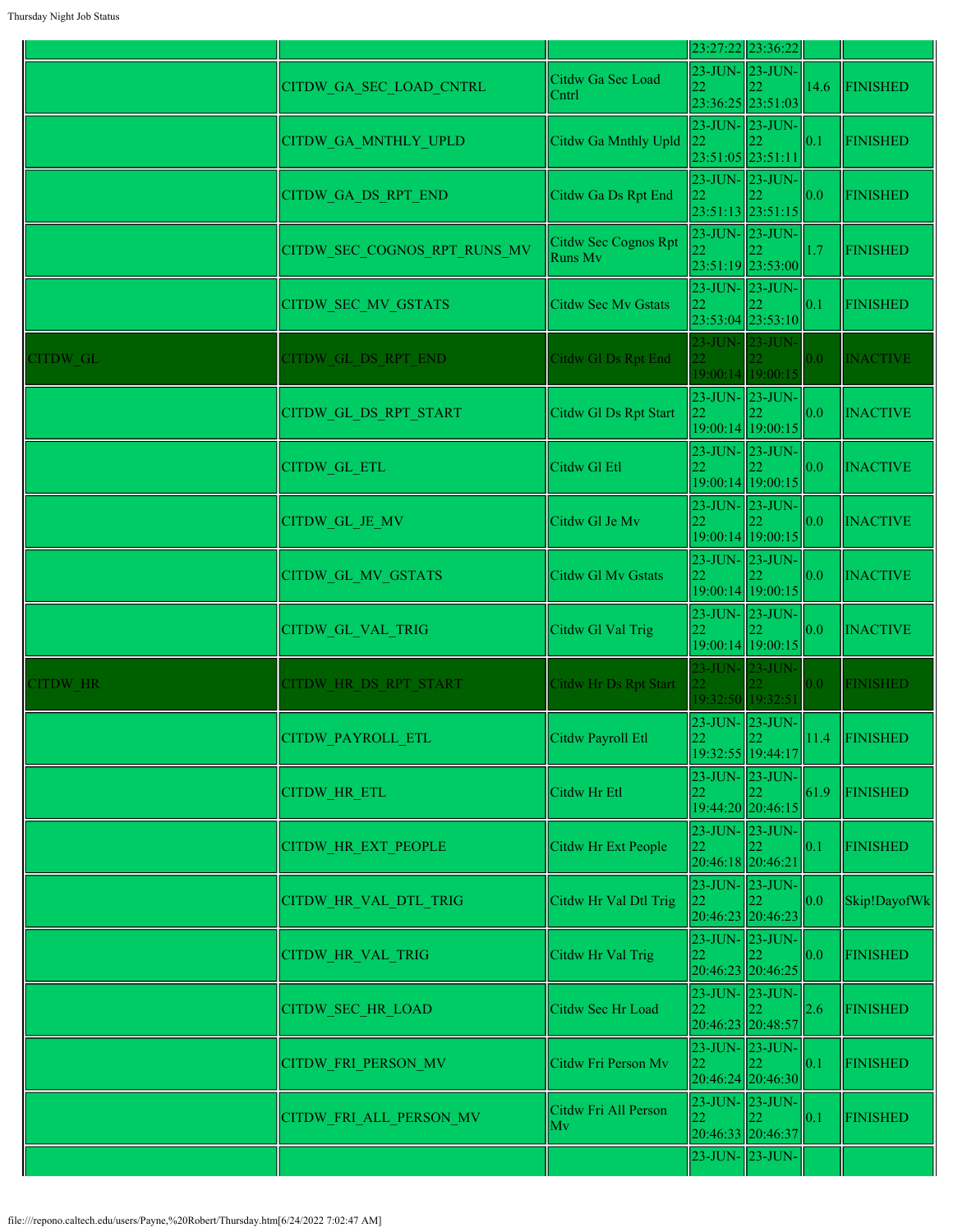|             | CITDW_FRI_COMP_SUM         | Citdw Fri Comp Sum           | 22              | $ 22\rangle$<br>20:46:40 20:54:13                      | 7.6  | <b>FINISHED</b> |
|-------------|----------------------------|------------------------------|-----------------|--------------------------------------------------------|------|-----------------|
|             | CITDW_FRI_MV_GSTATS        | Citdw Fri Mv Gstats          | 22              | $23$ -JUN- $\vert 23$ -JUN-<br>20:46:40 20:46:42       | 0.0  | <b>FINISHED</b> |
|             | CITDW_HR_EXT_PEOPLE        | Citdw Hr Ext People          | 22              | $23$ -JUN- $\vert 23$ -JUN-<br>20:46:45 20:46:48       | 0.1  | <b>FINISHED</b> |
|             | CITDW_SEC_LDAP_USERS       | Citdw Sec Ldap Users         | 22              | $23$ -JUN- $23$ -JUN-<br>20:49:00 20:49:09             | 0.2  | <b>FINISHED</b> |
|             | CITDW_SEC_COG_ROLES        | Citdw Sec Cog Roles          | 22              | 23-JUN- 23-JUN-<br>20:49:12 20:49:15                   | 0.1  | <b>FINISHED</b> |
|             | CITDW_HR_ALL_MV            | Citdw Hr All Mv              | 22              | 24-JUN- 24-JUN-<br> 00:00:15 01:32:38                  | 92.4 | <b>FINISHED</b> |
|             | <b>CITDW HR MV GSTATS</b>  | Citdw Hr Mv Gstats           | 22              | $24$ -JUN- $\vert$ 24-JUN-<br> 01:32:41 01:32:54       | 0.2  | <b>FINISHED</b> |
|             | CITDW_HR_DS_RPT_END        | Citdw Hr Ds Rpt End          | 22              | $24$ -JUN- $\vert$ 24-JUN-<br>01:32:57 01:32:58        | 0.0  | <b>FINISHED</b> |
| CITDW LD    | CITDW LD DS RPT START      | Citdw Ld Ds Rpt Start        |                 | 23-JUN- 23-JUN-<br>20:46:19 20:46:20                   | 0.0  | <b>FINISHED</b> |
|             | <b>CITDW LD ETL</b>        | Citdw Ld Etl                 |                 | 23-JUN- 23-JUN-<br>20:50:28 22:26:01                   | 95.6 | <b>FINISHED</b> |
|             | CITDW LD SUM ETL           | Citdw Ld Sum Etl             |                 | $23$ -JUN- $\vert$ 23-JUN-<br>22:26:04 23:13:33        | 47.5 | <b>FINISHED</b> |
|             | CITDW_GA_NIH_SAL_CAP_MV    | Citdw GA NIH SAL<br> CAP     |                 | $23$ -JUN- $\vert$ 23-JUN-<br>23:13:37 23:14:35        | 1.0  | <b>FINISHED</b> |
|             | CITDW_LD_ALL_MV            | Citdw Ld All Mv              |                 | $23$ -JUN- $\vert$ 23-JUN-<br>23:14:38 23:30:29        | 15.8 | <b>FINISHED</b> |
|             | <b>CITDW LD MV GSTATS</b>  | Citdw Ld Mv Gstats           | 22              | 23-JUN- 23-JUN-<br> 22<br>23:30:31 23:30:53            | 0.4  | <b>FINISHED</b> |
|             | <b>CITDW LD DS RPT END</b> | Citdw Ld Ds Rpt End          | 22              | 23-JUN- 23-JUN-<br>23:30:56 23:30:57                   | 0.0  | <b>FINISHED</b> |
| CITDW P53   | EOC FOR CITDW P53          | Eoc For Citdw P53            | 23-JUN- 23-JUN- | 20:46:18 20:46:19                                      | 0.0  | <b>INACTIVE</b> |
| CITDW PO AP | CITDW PO DS RPT START      | <b>Citdw Po Ds Rpt Start</b> | 23-JUN- 23-JUN- | 19:59:11 19:59:12                                      | 0.0  | <b>FINISHED</b> |
|             | CITDW_GA_CMN_B_ETL         | Citdw Ga Cmn B Etl           | 22              | $23$ -JUN- $\vert$ 23-JUN-<br>19:59:12 20:50:04        | 50.9 | <b>FINISHED</b> |
|             | CITDW_GA_AB_VAL_TRIG       | Citdw Ga Ab Val Trig         | 22              | $23$ -JUN- $23$ -JUN-<br>20:50:07 21:00:08             | 10.0 | <b>FINISHED</b> |
|             | CITDW_DEL_PTA              | Citdw Del Pta                | 22              | $23$ -JUN- $\vert$ 23-JUN-<br>22.<br>20:50:12 20:50:15 | 0.1  | <b>FINISHED</b> |
|             | CITDW_PO_ETL               | Citdw Po Etl                 | 22              | $23$ -JUN- $\vert$ 23-JUN-<br>20:50:18 23:02:16        |      | 132.0 FINISHED  |
|             |                            |                              |                 |                                                        |      |                 |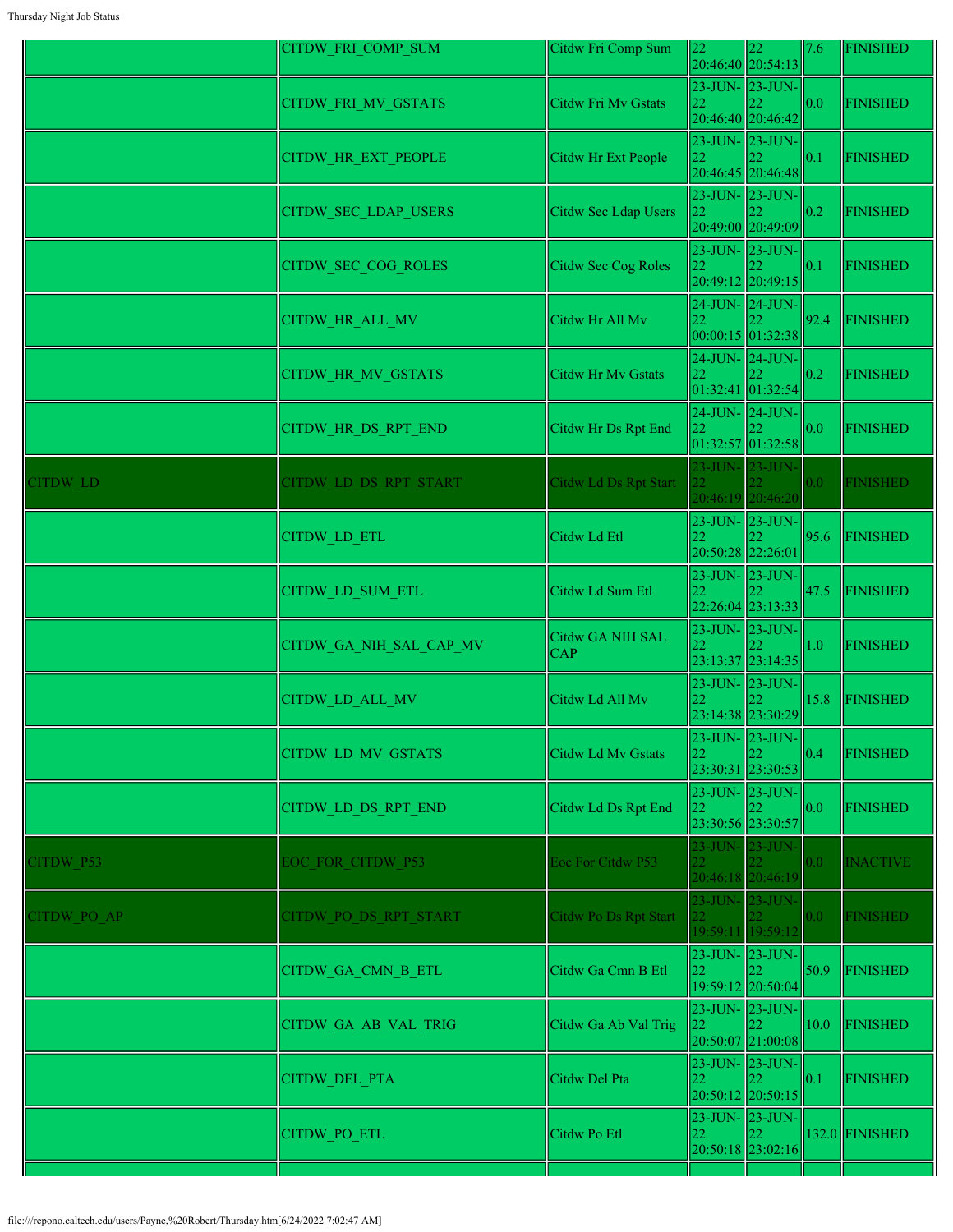|                            | CITDW_AP_DS_RPT_START     | Citdw Ap Ds Rpt Start                                           | 22                          | 23-JUN- 23-JUN-<br>23:02:18 23:02:19                       | 0.0           | <b>FINISHED</b> |
|----------------------------|---------------------------|-----------------------------------------------------------------|-----------------------------|------------------------------------------------------------|---------------|-----------------|
|                            | <b>CITDW PO MV</b>        | Citdw Po Mv                                                     | 22                          | 23-JUN- 23-JUN-<br>23:02:19 23:03:55                       | 1.6           | FINISHED        |
|                            | CITDW_AP_ETL              | Citdw Ap Etl                                                    | 22                          | 23-JUN- 23-JUN-<br>23:02:22 23:19:08                       | 16.8          | FINISHED        |
|                            | <b>CITDW PO MV GSTATS</b> | Citdw Po Mv Gstats                                              | $23$ -JUN- $23$ -JUN-<br>22 |                                                            | 0.1           | <b>FINISHED</b> |
|                            | <b>CITDW PO VAL TRIG</b>  | Citdw Po Val Trig                                               | 22                          | 23:03:58 23:04:06<br>23-JUN- 23-JUN-<br>23:04:08 23:04:10  | 0.0           | <b>FINISHED</b> |
|                            | CITDW PO DS RPT END       | Citdw Po Ds Rpt End                                             | 22                          | $23$ -JUN- $23$ -JUN-<br>23:04:13 23:04:14                 | 0.0           | <b>FINISHED</b> |
|                            | CITDW AP INV LIGO MV      | Citdw Ap Inv Ligo Mv                                            | 23-JUN- 23-JUN-<br>22       |                                                            | 5.0           | <b>FINISHED</b> |
|                            | CITDW AP INV PO MV        | Citdw Ap Inv Po Mv                                              | 22                          | 23:19:11 23:24:13<br>23-JUN- 24-JUN-                       | 41.7          | FINISHED        |
|                            | CITDW AP TRVL MV          | Citdw Ap Trvl Mv                                                | $24$ -JUN- $24$ -JUN-<br>22 | 23:19:11 00:00:51                                          | 3.4           | <b>FINISHED</b> |
|                            | CITDW AP DS RPT END       | Citdw Ap Ds Rpt End                                             | 24-JUN- 24-JUN-<br>22       | 00:00:54 00:04:18                                          | 0.0           | <b>FINISHED</b> |
|                            | CITDW_AP_MV_GSTATS        | Citdw Ap Mv Gstats                                              | 00:04:21 00:04:23<br>22     | $24$ -JUN- $24$ -JUN-                                      | 0.7           | <b>FINISHED</b> |
|                            | CITDW AP VAL TRIG         | Citdw Ap Val Trig                                               | 22                          | 00:04:26 00:05:08<br>$24$ -JUN- $\vert$ 24-JUN-            | 0.0           | <b>FINISHED</b> |
| CITGMS PTA DAILY           | CITGMS ALIAS DAILY UPDATE | CIT GMS PTA Daily<br>Checking                                   |                             | 00:05:10 00:05:12 <br>24-JUN- 24-JUN-<br>00:29:02 00:37:30 | 8.5           | <b>FINISHED</b> |
| CITPY ACCRUALS RUN FRIDAYS | CHILD REQ SUMMARY         | summarize child<br>processes                                    |                             | 23-JUN- 23-JUN-<br>19:12:38 19:13:08                       | 0.5           | <b>FINISHED</b> |
|                            | CHILD REQ SUMMARY         | summarize child<br>processes                                    | 22                          | 23-JUN-23-JUN-<br>20:20:44 20:21:15                        | 0.5           | <b>FINISHED</b> |
|                            | CITHR KEY STAFF PKG       | <b>CITHR Retirement</b><br><b>Element Automation</b><br>Process | 22<br>21:40:55 21:41:41     | $23$ -JUN- $\vert$ 23-JUN-                                 | 0.8           | <b>FINISHED</b> |
|                            | <b>CITHR ACCRUAL</b>      | <b>CITHR Weekly</b><br>Vacation and Sick                        |                             |                                                            |               | <b>NS</b>       |
|                            | <b>CITHR ACCRUALS</b>     | <b>CITHR Kronos Weekly</b><br>Leave Accr                        |                             |                                                            |               | <b>NS</b>       |
|                            | FRIDAY_CITPY_CAL_WK_TAL   | <b>CITPY Total Salary</b><br>Calculation                        |                             |                                                            |               | <b>NS</b>       |
| <b>CNTRL FIN ONE A</b>     | <b>CITIC LOAD PERI</b>    | 4m CITIC: Load<br>Peripheral Charges                            | 23-JUN- 23-JUN-             | 19:05:12 19:06:51                                          | 1.7           | <b>FINISHED</b> |
|                            | CITIC PPLANT INTERFACE    | CITIC: Physical Plant<br>IC Inter                               | 22                          | $23$ -JUN- $\vert$ 23-JUN-<br>22.<br>19:06:53 19:37:43     | 30.8          | <b>ABORTED</b>  |
|                            | CITIC_VALID_PERI          | CITIC: Validate<br>Peripheral Cha                               | 22                          | $23$ -JUN- $\vert$ 23-JUN-<br>$ 22\rangle$                 | $ 1.4\rangle$ | <b>FINISHED</b> |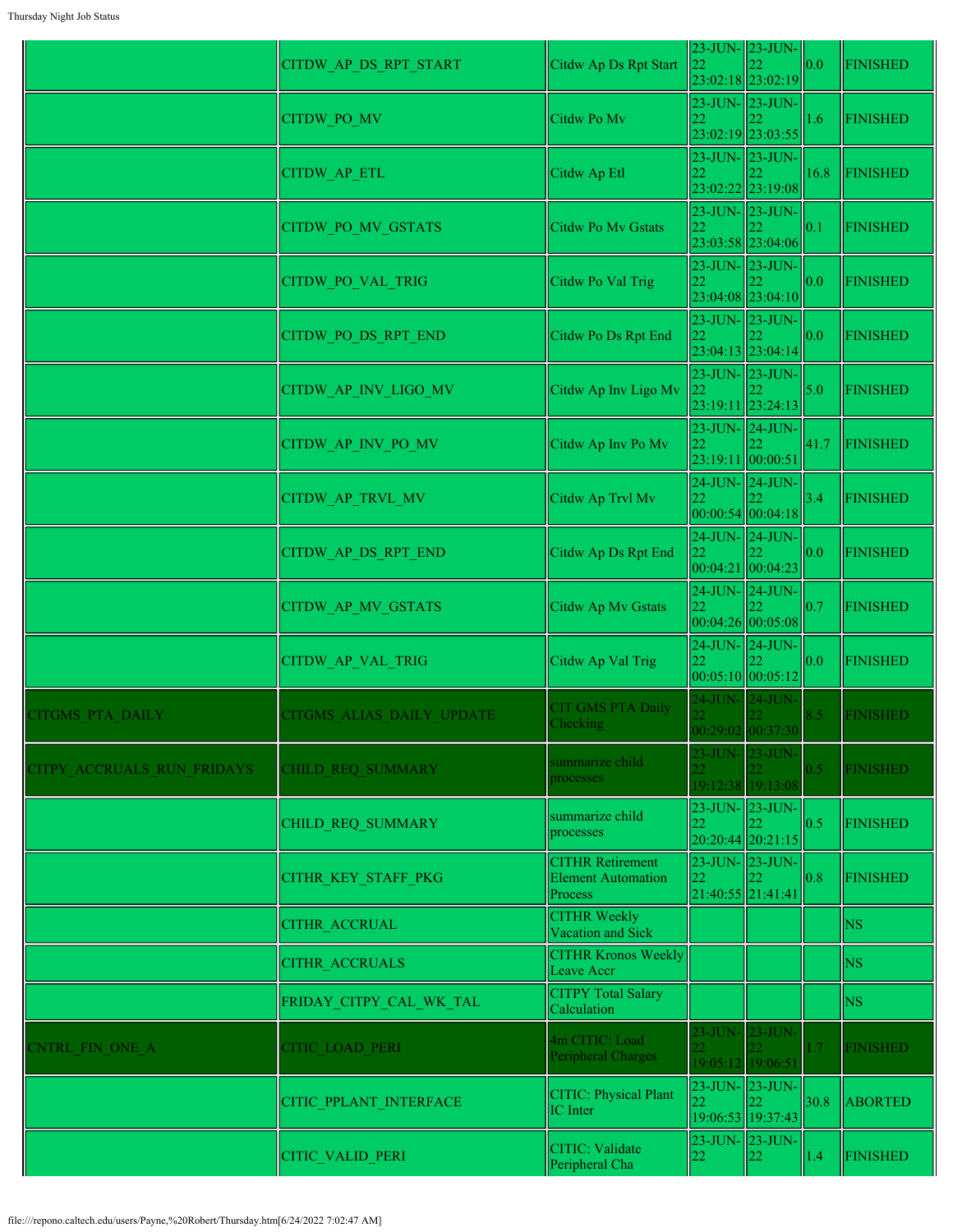|                                |                                                 |                                   | 19:37:45 19:39:09                                        |                   |                 |
|--------------------------------|-------------------------------------------------|-----------------------------------|----------------------------------------------------------|-------------------|-----------------|
| CITPRK_SBS_PRC                 | <b>CITPRK Parking Fees</b><br><b>IC</b> Extract | $23$ -JUN- $23$ -JUN-             | 19:37:45 19:37:45                                        | 0.0               | Skip!RunCal     |
| <b>SBS INTERFACE GL OGM</b>    | SBS interface to GL<br>and OGM                  | $23$ -JUN- $\vert$ 23-JUN-        | 19:39:11 19:41:19                                        | 2.1               | <b>FINISHED</b> |
| CITIC_INSERT_TO_PA_TRX_INT     | <b>CITIC:</b> Insert to PA<br>Transactio        |                                   | $23$ -JUN- $\vert 23$ -JUN- $\vert$<br>19:41:22 19:41:54 | 0.5               | <b>FINISHED</b> |
| <b>CITIC MAIL</b>              | <b>CITIC Mail Batch</b><br>Report               |                                   | 23-JUN-23-JUN-<br>19:41:56 19:42:23                      | 0.5               | <b>FINISHED</b> |
| <b>CITIC CARD TRANSACTIONS</b> | <b>CITIC Campus Card</b><br><b>Transactions</b> | $23$ -JUN- $23$ -JUN-<br>22       | 19:42:25 19:45:35                                        | 3.2               | <b>FINISHED</b> |
| <b>CITIC MONDAY REPORTS</b>    | Internal Charges<br>Reports                     | 23-JUN- 23-JUN-<br>22             | 19:42:25 19:42:30                                        | 0.1               | <b>FINISHED</b> |
| <b>CITAR OGM INTERFACE</b>     | Interface POETA from<br>AR to OGM               | $23$ -JUN- $\vert 23$ -JUN-       | 19:45:37 19:45:43                                        | $\vert$ 0.1       | <b>FINISHED</b> |
| CITMGS RESET PATRX INT STAT    | <b>CIT Reset Interface</b><br>Status fro        |                                   | $23$ -JUN- $\vert 23$ -JUN- $\vert$<br>19:45:45 19:46:15 | $\parallel$ 0.5   | <b>FINISHED</b> |
| PAXTRTRX_AR_RECEIPTS           | <b>PRC: Transaction</b><br>Import               | $23$ -JUN- $\vert$ 23-JUN-<br>22  | 19:46:17 19:46:23                                        | $\parallel$ 0.1   | <b>FINISHED</b> |
| PAXTRTRX_CAMPUS_CARD           | <b>PRC: Transaction</b><br>Import               | 23-JUN- 23-JUN-                   | 19:46:25 19:46:33                                        | 0.1               | <b>FINISHED</b> |
| PAXTRTRX DINING SERVICES       | <b>PRC: Transaction</b><br>Import               | $\overline{22}$                   | 23-JUN-23-JUN-<br>19:46:35 19:46:38                      | 0.1               | <b>FINISHED</b> |
| PAXTRTRX GRAD TUITION          | <b>PRC: Transaction</b><br>Import               | $23$ -JUN- $\vert 23$ -JUN-       | 19:46:40 19:46:43                                        | $\vert$ 0.1       | <b>FINISHED</b> |
| PAXTRTRX TELECOMMUNICATIONS    | <b>PRC: Transaction</b><br>Import               | $23$ -JUN- $\vert 23$ -JUN-<br>22 | 22<br>19:46:45 19:46:50                                  | $\vert$ 0.1       | <b>FINISHED</b> |
| PAXTRTRX LIBRARY               | <b>PRC: Transaction</b><br>Import               | $23$ -JUN- $\vert$ 23-JUN-<br>22  | 19:46:52 19:46:55                                        | $\vert 0.1 \vert$ | <b>FINISHED</b> |
| <b>PAXTRTRX GYM</b>            | <b>PRC: Transaction</b><br>Import               | $23$ -JUN- $\vert$ 23-JUN-<br>22  | 19:46:58 19:47:00                                        | 0.0               | <b>FINISHED</b> |
| PAXTRTRX WEB IC                | <b>PRC: Transaction</b><br>Import               |                                   | 23-JUN-23-JUN-<br>19:47:03 19:47:10                      | $\vert$ 0.1       | <b>FINISHED</b> |
| PAXTRTRX WIC BATCH             | <b>PRC: Transaction</b><br>Import               | 23-JUN- 23-JUN-<br>22             | 19:47:12 19:47:19                                        | $\vert$ 0.1       | <b>FINISHED</b> |
| PAXTRTRX BOOKSTORE             | <b>PRC: Transaction</b><br>Import               | $23$ -JUN- $\vert$ 23-JUN-<br>22  | 22<br>19:47:22 19:47:25                                  | $\ 0.1$           | <b>FINISHED</b> |
| PAXTRTRX BENEFIT BILLING       | <b>PRC: Transaction</b><br>Import               | 23-JUN- 23-JUN-<br>22             | 19:47:27 19:47:33                                        | $\parallel$ 0.1   | <b>FINISHED</b> |
| PAXTRTRX POST OFFICE           | <b>PRC: Transaction</b><br>Import               | 22                                | 23-JUN-23-JUN-<br>19:47:35 19:47:39                      | 0.1               | <b>FINISHED</b> |
|                                | <b>PRC: Transaction</b>                         |                                   | 23-JUN-23-JUN-                                           |                   |                 |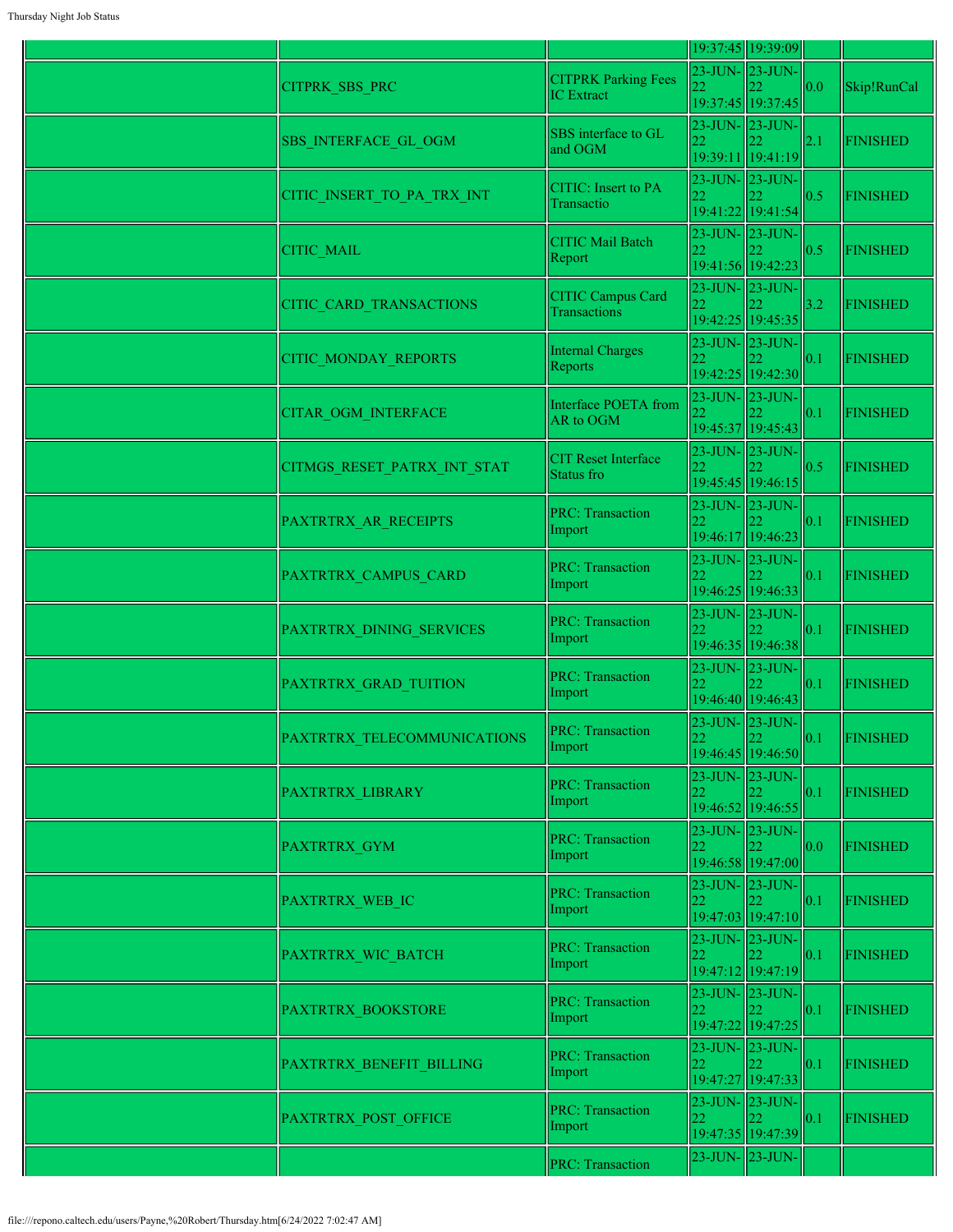| PAXTRTRX_PHYS_PLANT       | Import                                   | 22                                                    | 22<br>19:47:41 19:48:12                         | 0.5 | <b>FINISHED</b> |
|---------------------------|------------------------------------------|-------------------------------------------------------|-------------------------------------------------|-----|-----------------|
| PAXTRTRX_WIRED            | <b>PRC: Transaction</b><br>Import        | 22                                                    | $23$ -JUN- $23$ -JUN-<br>19:48:15 19:48:22      | 0.1 | <b>FINISHED</b> |
| PAXTRTRX_INFO_TECH_SVCS   | <b>PRC: Transaction</b><br>Import        | $23$ -JUN- $\vert$ 23-JUN-<br>22<br>19:48:24 19:48:27 |                                                 | 0.1 | <b>FINISHED</b> |
| <b>PAXTRTRX ATH</b>       | <b>PRC: Transaction</b><br>Import        | 22                                                    | $23$ -JUN- $\vert$ 23-JUN-<br>19:48:29 19:48:39 | 0.2 | <b>FINISHED</b> |
| PAXTRTRX_TMT              | <b>PRC: Transaction</b><br>Import        | 23-JUN- 23-JUN-<br>22                                 | 19:48:41 19:48:55                               | 0.2 | <b>FINISHED</b> |
| PAXTRTRX_BECKMAN          | <b>PRC: Transaction</b><br>Import        | $23$ -JUN- $\ 23$ -JUN-<br>22                         | 19:48:57 19:49:09                               | 0.2 | <b>FINISHED</b> |
| <b>PAXTRTRX SBS</b>       | <b>PRC: Transaction</b><br>Import        | 22                                                    | $23$ -JUN- $23$ -JUN-<br>19:49:11 19:49:29      | 0.3 | <b>FINISHED</b> |
| PAXTRTRX CLAS             | <b>PRC: Transaction</b><br>Import        | 22                                                    | $23$ -JUN- $\vert$ 23-JUN-<br>19:49:31 19:49:45 | 0.2 | <b>FINISHED</b> |
| PAXTRTRX IMSS ACS         | <b>PRC: Transaction</b><br>Import        | 22                                                    | $23$ -JUN- $\vert$ 23-JUN-<br>19:49:48 19:49:55 | 0.1 | <b>FINISHED</b> |
| PAXTRTRX BUSINESS FINANCE | <b>PRC: Transaction</b><br>Import        | 22<br>19:49:57 19:50:01                               | $23$ -JUN- $\vert$ 23-JUN-                      | 0.1 | <b>FINISHED</b> |
| PAXTRTRX BUSINESS ACCTG   | <b>PRC: Transaction</b><br>Import        | $23$ -JUN- $23$ -JUN-                                 | 19:50:03 19:50:09                               | 0.1 | <b>FINISHED</b> |
| PAXTRTRX KNICB BILLING    | <b>PRC: Transaction</b><br>Import        |                                                       | 23-JUN-23-JUN-<br>19:50:12 19:50:18             | 0.1 | <b>FINISHED</b> |
| PAXTRTRX_PARK_PR_DED      | <b>PRC: Transaction</b><br>Import        |                                                       | $23$ -JUN- $\vert$ 23-JUN-<br>19:50:20 19:50:25 | 0.1 | <b>FINISHED</b> |
| PAXTRTRX USAGE CONTROLLER | <b>PRC: Transaction</b><br>Import        | 22                                                    | 23-JUN-123-JUN-<br>19:50:27 19:50:33            | 0.1 | <b>FINISHED</b> |
| PAXTRTRX USAGE PAA        | <b>PRC: Transaction</b><br>Import        | 22.                                                   | 23-JUN-23-JUN-<br>19:50:35 19:50:40             | 0.1 | <b>FINISHED</b> |
| PAXTRTRX ATHLETICS CQP    | <b>PRC: Transaction</b><br>Import        |                                                       | $23$ -JUN- $\vert$ 23-JUN-<br>19:50:43 19:50:50 | 0.1 | <b>FINISHED</b> |
| PAXTRTRX CHEM ADMIN       | <b>PRC: Transaction</b><br>Import        | 22                                                    | $23$ -JUN- $23$ -JUN-<br>19:50:52 19:50:55      | 0.1 | <b>FINISHED</b> |
| CHECK FOR LDM CHAIN       | <b>Test Module</b>                       | 22                                                    | 23-JUN-23-JUN-<br>19:50:57 19:51:02             | 0.1 | <b>FINISHED</b> |
| FIN CITICERR REPORTS      | Citicerr reports                         | 22                                                    | $23$ -JUN- $\vert$ 23-JUN-<br>19:50:57 19:52:47 | 1.8 | <b>FINISHED</b> |
| <b>GMSFCUSR</b>           | <b>GMS:</b> Costing and<br>Funds Check o | 22<br>19:51:05 19:56:31                               | 23-JUN-23-JUN-                                  | 5.4 | <b>FINISHED</b> |
| FIN1A_CHILD_REQ_SUMMARY   | summarize child<br>processes             | $23$ -JUN- $\ 23$ -JUN-<br>22                         | 19:56:33 19:57:03                               | 0.5 | <b>FINISHED</b> |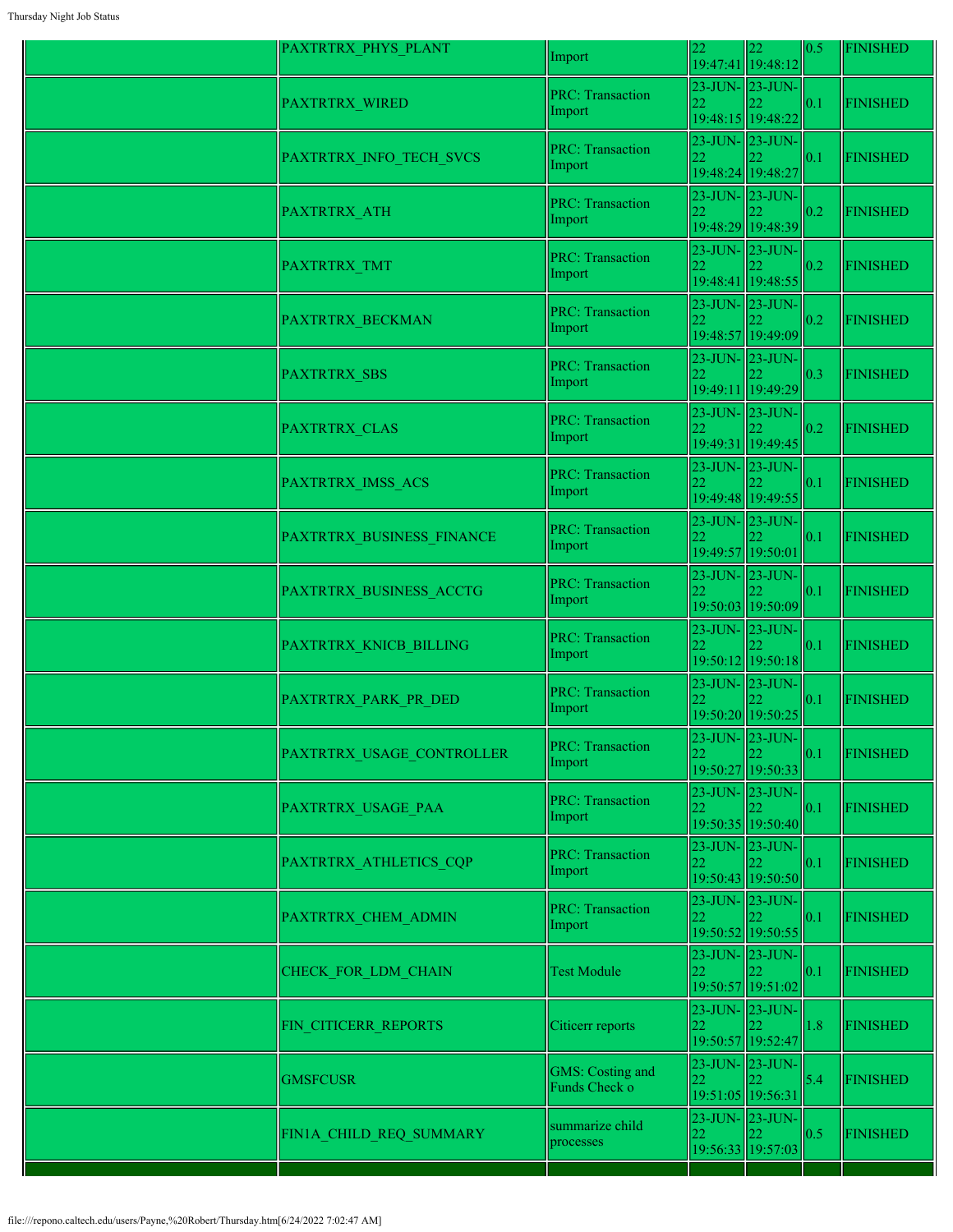| CNTRL FIN ONE B | <b>CITPOPOI</b>              | <b>CITPO SciQuest</b><br>Purchase Order                                                                | 23-JUN-<br>22.                                   | $23$ -JUN-                                      | 76.5 | <b>ABORTED</b>  |
|-----------------|------------------------------|--------------------------------------------------------------------------------------------------------|--------------------------------------------------|-------------------------------------------------|------|-----------------|
|                 |                              |                                                                                                        |                                                  | 17:15:02 18:31:34                               |      |                 |
|                 | <b>CITPOPOI</b>              | <b>CITPO SciQuest</b><br>Purchase Order                                                                | 22<br>18:33:54 18:40:21                          | 23-JUN- 23-JUN-                                 | 6.5  | <b>FINISHED</b> |
|                 | <b>CITPOPOI</b>              | <b>CITPO SciQuest</b><br><b>Purchase Order</b>                                                         | 22                                               | $23$ -JUN- $23$ -JUN-<br>18:34:34 18:34:34      | 0.0  | <b>DELETED</b>  |
|                 | CITFA ASSET DETAIL REPORT    | Request Chain<br>CITFA ASSET DETA                                                                      | 22                                               | $23$ -JUN- $23$ -JUN-                           | 0.1  | <b>FINISHED</b> |
|                 | CITAP CT INVOICE LINE INSERT | <b>CITAP CT Invoice</b><br>Line Insert                                                                 | 19:05:12 19:05:17<br>22                          | $23$ -JUN- $\vert$ 23-JUN-<br>19:05:19 19:05:25 | 0.1  | <b>FINISHED</b> |
|                 | CITAP CT INVOICE IMPORT      | <b>CITAP Cost Transfer</b><br>Invoice Interface                                                        | 23-JUN-23-JUN-<br>22                             | 19:05:27 19:06:47                               | 1.3  | <b>FINISHED</b> |
|                 | CITAP CT POST INTERFACE UPD  | <b>CITAP Cost Transfer</b><br>Post-interface Update                                                    | 23-JUN- 23-JUN-<br>22                            | 19:06:49 19:06:51                               | 0.0  | <b>FINISHED</b> |
|                 | <b>CITPOPOI</b>              | <b>CITPO SciQuest</b><br>Purchase Order                                                                |                                                  | $23$ -JUN- $23$ -JUN-<br>19:06:53 19:13:16      | 6.4  | <b>FINISHED</b> |
|                 | <b>XLAACCPB</b>              | <b>Create Accounting</b>                                                                               | 22<br>19:09:34 19:11:17                          | $23$ -JUN- $\vert$ 23-JUN-                      | 1.7  | <b>FINISHED</b> |
|                 | <b>APPRVL</b>                | Payables Approval                                                                                      | $23$ -JUN- $\ 23$ -JUN-                          | 19:13:18 19:26:34                               | 13.3 | <b>FINISHED</b> |
|                 | <b>XLAACCPB</b>              | <b>Create Accounting</b>                                                                               | $23$ -JUN- $23$ -JUN-<br>22                      | 19:26:37 19:28:47                               | 2.2  | <b>FINISHED</b> |
|                 | <b>XLAGLTRN PAYABLES</b>     | <b>Transfer Journal</b><br>Entries to GL                                                               | 22                                               | $23$ -JUN- $\vert$ 23-JUN-<br>19:29:12 19:30:23 | 1.2  | <b>FINISHED</b> |
|                 | <b>XLAGLTRN PURCHASING</b>   | Transfer Journal<br>Entries to GL                                                                      |                                                  | $23$ -JUN- $\vert$ 23-JUN-<br>19:30:52 19:31:29 | 0.6  | <b>FINISHED</b> |
|                 | CITAP TAA FLAG UPDATE PRC    | <b>CITAP</b> Update "Track<br>As Asset" Flag for<br>Eligible Invoice<br><b>Distributions and Lines</b> | 23-JUN- 23-JUN-<br>22                            | 19:31:51 19:32:18                               | 0.5  | <b>FINISHED</b> |
|                 | <b>CITAP FIX EXPND DATE</b>  | <b>CITAP Fix Future</b><br>Expenditure D                                                               | 23-JUN-23-JUN-<br>22                             | 19:32:20 19:33:37                               | 1.3  | <b>FINISHED</b> |
|                 | <b>CITGMS ADL AWARD FIX</b>  | <b>CITGMS Run ADL</b><br><b>Toolkit for Missing</b><br>Award Info                                      | $23$ -JUN- $23$ -JUN-<br>22<br>19:33:39 19:33:41 |                                                 | 0.0  | <b>FINISHED</b> |
|                 | PAAPIMP_SI                   | PRC: Interface Supplier<br>Costs                                                                       | 23-JUN- 23-JUN-<br>19:33:43 19:35:27             |                                                 | 1.7  | <b>FINISHED</b> |
|                 | CITGMS CT SET FLAG REPORT    | <b>CITGMS</b> Cost Transfer<br><b>Set Flag Report</b>                                                  | 23-JUN-23-JUN-<br>22                             | 19:35:48 19:35:56                               | 0.1  | <b>FINISHED</b> |
|                 | CITGMS INV COST XFR REP      | <b>CIT-RPT</b> Supplier<br><b>Invoice Cost Transfer</b><br>Rpt                                         | $23$ -JUN- $\vert$ 23-JUN-<br>22                 | 19:35:58 19:36:20                               | 0.4  | <b>FINISHED</b> |
|                 | FNDRSSUB234                  | <b>Mass Additions Create</b>                                                                           | 23-JUN-23-JUN-<br>22                             | 19:36:22 19:39:13                               | 2.9  | <b>FINISHED</b> |
|                 | CITFA APMACR REJ             | <b>CITFA-AP</b> Invoice<br>Lines Rejected by                                                           | 22                                               | $23$ -JUN- $23$ -JUN-<br>22                     | 1.9  | <b>FINISHED</b> |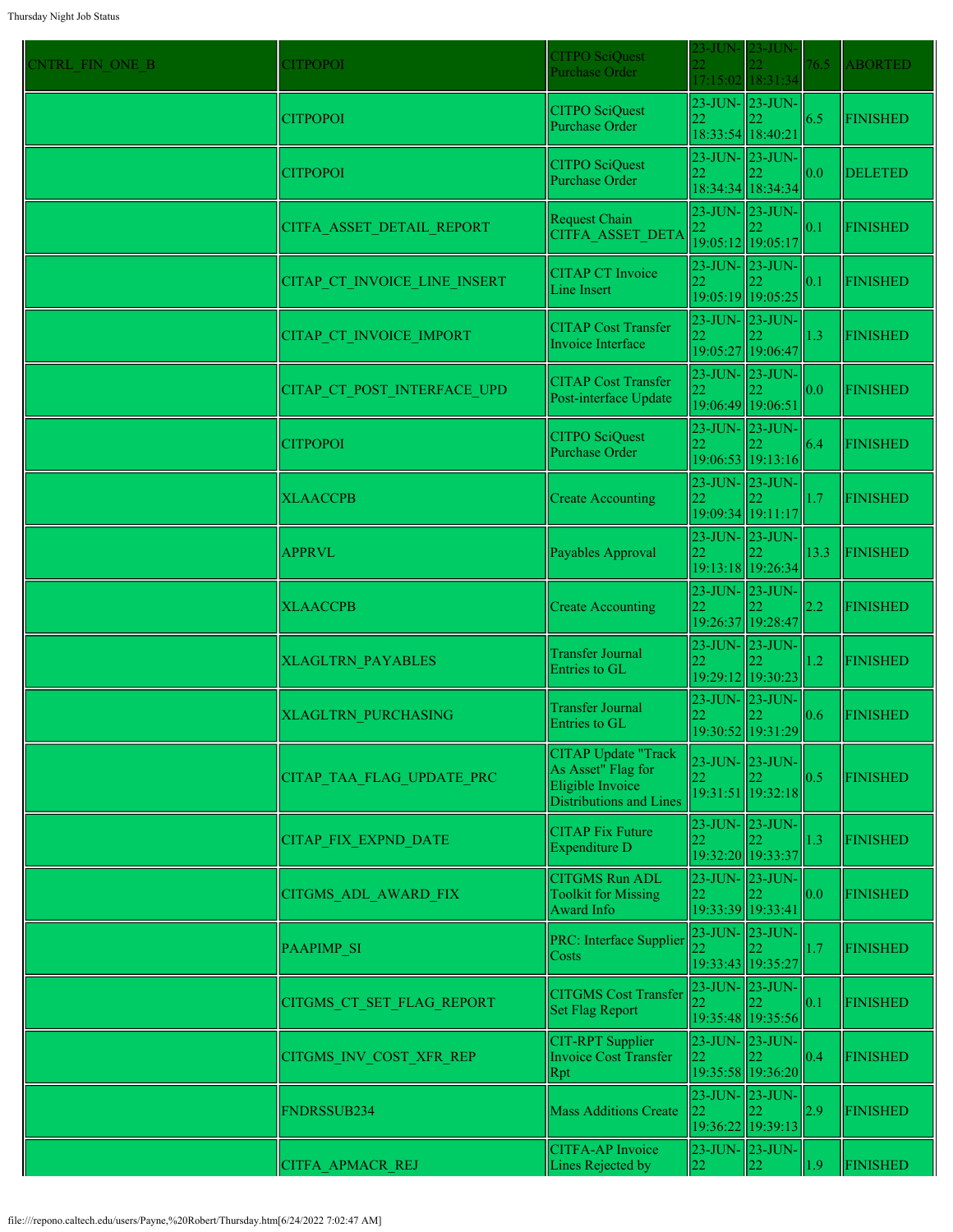|                       |                              | <b>APMACR</b>                                                              |            | 19:39:15 19:41:09                                       |                 |                 |
|-----------------------|------------------------------|----------------------------------------------------------------------------|------------|---------------------------------------------------------|-----------------|-----------------|
|                       | <b>FNDRSSUB46</b>            | <b>Post Mass Additions</b>                                                 | 22         | $23$ -JUN- $ 23$ -JUN- $ $<br>22.<br>19:39:15 19:39:36  | 0.4             | <b>FINISHED</b> |
|                       | <b>CITFA INV UPLOAD</b>      | <b>CITFA Asset Inventory</b><br>Upload P                                   |            | 23-JUN- 23-JUN-<br>19:39:38 19:39:53                    | $\parallel$ 0.2 | <b>FINISHED</b> |
|                       | CITFA ASSET INV POPULATE     | <b>CIT FA Asset Invoices</b><br>Populate                                   |            | $23$ -JUN- $ 23$ -JUN- $ $<br>19:39:55 19:40:04         | $\parallel$ 0.2 | <b>FINISHED</b> |
|                       | <b>PAXCPGAL</b>              | <b>PRC: Generate Asset</b><br>Lines for                                    | 22         | $23$ -JUN- $\ 23$ -JUN-<br>19:40:06 19:45:50            | 5.7             | <b>FINISHED</b> |
|                       | <b>PAXCPCAL</b>              | <b>PRC: Interface Assets</b><br>to Oracl                                   | 22         | $23$ -JUN- $ 23$ -JUN- $ $<br>19:45:52 19:45:56         | 0.1             | <b>FINISHED</b> |
|                       | CIT FA MAS ADDITION POPULATE | <b>CIT FA Mass</b><br><b>Additions Populate</b>                            | 22         | 23-JUN-23-JUN-<br>19:45:59 19:46:08                     | $\parallel$ 0.2 | <b>FINISHED</b> |
|                       | CITAP_REMIT_EMAIL_FOR_AP     | <b>CITAP Add</b><br>Disbursement Email<br><b>Address to Remit</b><br>Email |            | 23-JUN- 23-JUN-<br>19:46:15 19:46:22                    | $\vert$ 0.1     | <b>FINISHED</b> |
|                       | FIN1B CHILD REQ SUMMARY      | summarize child<br>processes                                               | 22         | $23$ -JUN- $ 23$ -JUN- $ $<br>19:46:24 19:46:54         | 0.5             | <b>FINISHED</b> |
|                       | <b>XLAACCPB</b>              | <b>Create Accounting</b>                                                   | 22         | 24-JUN- 24-JUN-<br>06:43:58 06:43:58                    | 0.0             | Skip!Active     |
| <b>NTRL FIN ONE C</b> | CITAR JPMORGAN REMITTANCE    | Citar Jpmorgan<br>Remittance                                               | $23$ -JUN- | $23$ -JUN-<br>19:05:12 19:06:23                         | 1.2             | <b>FINISHED</b> |
|                       | <b>GMSTAR</b>                | <b>GMS</b> : Interface<br>Invoices to Rec                                  | 22         | 23-JUN- 23-JUN-<br>22<br>19:05:12 19:05:50              | $\vert$ 0.6     | <b>FINISHED</b> |
|                       | <b>RAXMTR</b>                | <b>Autoinvoice Master</b><br>Program                                       | 22         | $23$ -JUN- $ 23$ -JUN- $ $<br>19:05:52 19:07:03         | 1.2             | <b>FINISHED</b> |
|                       | <b>PARTAR</b>                | PRC: Tieback Invoices<br>from Rec                                          | 22         | $ 23$ -JUN- $ 23$ -JUN- $ $<br>22.<br>19:07:05 19:07:21 | $\vert$ 0.3     | <b>FINISHED</b> |
|                       | <b>ARACCPB</b>               | <b>Submit Accounting</b>                                                   | 22         | $23$ -JUN- $\vert 23$ -JUN-<br>22.<br>19:07:23 19:09:33 | 2.2             | <b>FINISHED</b> |
|                       | <b>XLAGLTRN RECVBLS</b>      | <b>Transfer Journal</b><br>Entries to GL                                   | 22         | $23$ -JUN- $ 23$ -JUN- $ $<br>19:11:54 19:12:20         | $\vert$ 0.4     | <b>FINISHED</b> |
|                       | <b>CITAR ON ACCOUNT FIX</b>  | <b>CITAR Receipt On-</b><br><b>Account Balance Fix</b><br>Script           | 22         | 23-JUN- 23-JUN-<br>19:12:22 19:12:36                    | $\vert$ 0.2     | <b>FINISHED</b> |
|                       | CHILD REQ SUMMARY            | summarize child<br>processes                                               | 22         | $23$ -JUN- $ 23$ -JUN- $ $<br>22<br>19:12:38 19:13:08   | $\parallel$ 0.5 | <b>FINISHED</b> |
|                       | CHILD REQ SUMMARY            | summarize child<br>processes                                               | 22         | $23$ -JUN- $ 23$ -JUN- $ $<br>22<br>20:20:44 20:21:15   | $\vert$ 0.5     | <b>FINISHED</b> |
| <b>NTRL FIN THREE</b> | <b>GMSFCSTR</b>              | GMS: Costing and<br>Funds Check o                                          |            | 23-JUN- 23-JUN-<br>19:05:14 19:25:54                    | 20.7            | <b>FINISHED</b> |
|                       | CHILD REQ SUMMARY            | summarize child<br>processes                                               | 22         | 23-JUN-23-JUN-<br>22<br>19:12:38 19:13:08               | $\vert$ 0.5     | <b>FINISHED</b> |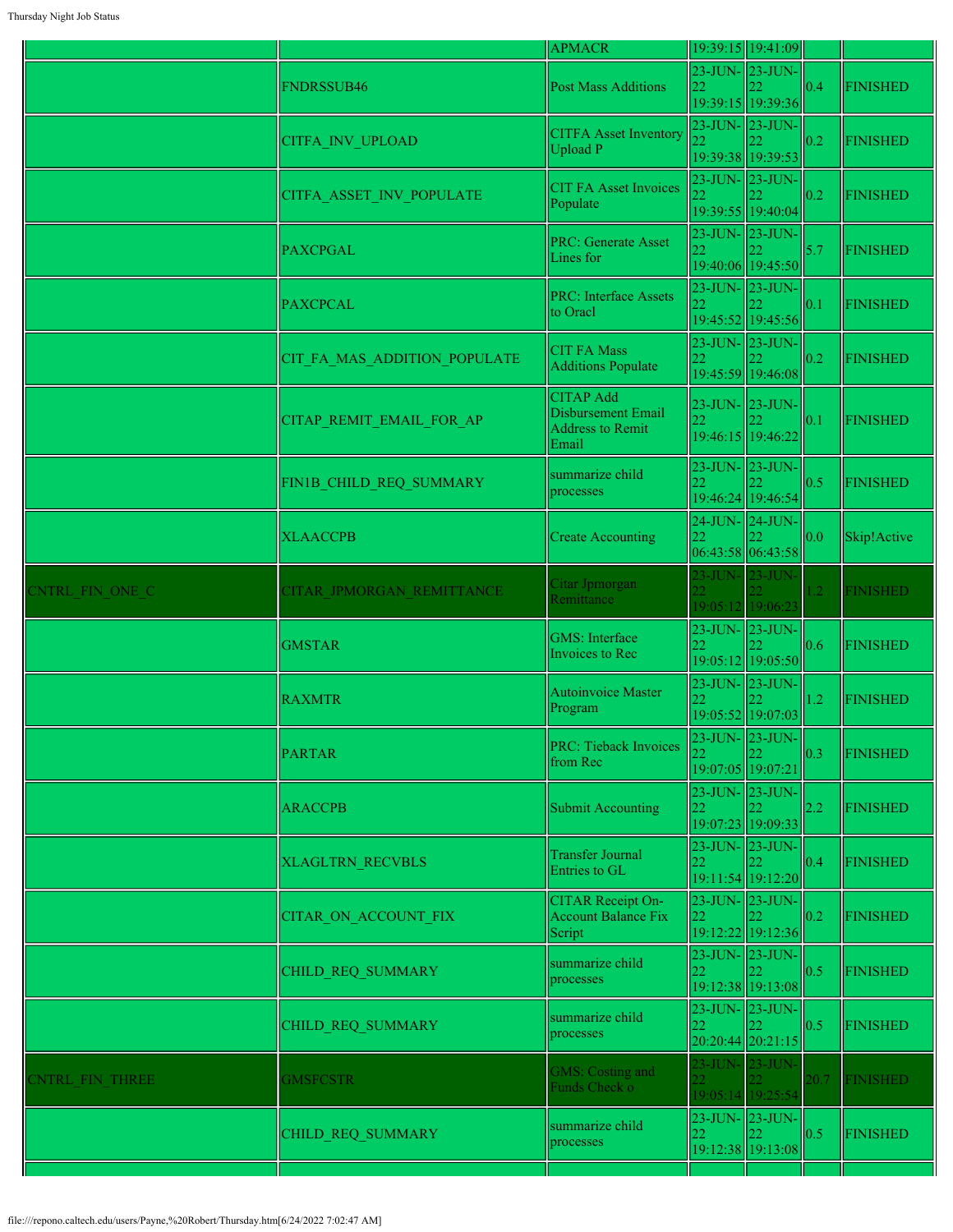|               | <b>PASDUC BURDEN</b>          | PRC: Create and<br>Distribute Bur                     | 22                      | $23$ -JUN- $\vert$ 23-JUN-<br>19:56:43 19:59:04          | 2.4 | <b>FINISHED</b> |
|---------------|-------------------------------|-------------------------------------------------------|-------------------------|----------------------------------------------------------|-----|-----------------|
|               | <b>GMSRGDR MASS</b>           | <b>GMS: Generate Draft</b><br>Revenue fo              | 22.                     | 23-JUN-23-JUN-<br>19:59:06 20:09:02                      | 9.9 | <b>FINISHED</b> |
|               | <b>GMSTRGL</b>                | <b>GMS</b> : Interface<br><b>Revenue to Gene</b>      | 22                      | $23$ -JUN- $\vert$ 23-JUN-<br>20:09:05 20:09:33          | 0.5 | <b>FINISHED</b> |
|               | <b>PAGCAE</b>                 | PRC: Generate Cost<br><b>Accounting Events</b>        | 22                      | 23-JUN-23-JUN-<br>20:09:36 20:11:30                      | 1.9 | <b>FINISHED</b> |
|               | <b>PAXACCPB</b>               | PRC: Create<br>Accounting                             | 22                      | $23$ -JUN- $\vert$ 23-JUN-<br>20:11:33 20:14:36          | 3.1 | <b>FINISHED</b> |
|               | PAXGLTRN_GMS                  | <b>PRC: Transfer Journal</b><br>Entries to GL         | 23-JUN-23-JUN-<br>22    | 20:14:38 20:16:00                                        | 1.4 | <b>FINISHED</b> |
|               | <b>GLLEZLSRS EXETER</b>       | Gllezlsrs EXETER                                      | 22                      | 23-JUN-23-JUN-<br>20:16:02 20:16:04                      | 0.0 | <b>FINISHED</b> |
|               | <b>GLLEZLSRS BB</b>           | Gllezlsrs BB                                          | 22                      | $23$ -JUN- $23$ -JUN-<br>20:16:22 20:16:25               | 0.1 | <b>FINISHED</b> |
|               | <b>GLLEZLSRS QUICKPAY</b>     | Gllezlsrs Quickpay                                    | 22<br>20:16:50 20:16:51 | 23-JUN- 23-JUN-                                          | 0.0 | <b>FINISHED</b> |
|               | <b>GLPAUTOP</b>               | Program - Automatic<br>Posting                        | 22                      | 23-JUN- 23-JUN-<br>20:17:20 20:17:47                     | 0.5 | <b>FINISHED</b> |
|               | CITGL REFRESH APEX BALANCES   | <b>CITGL Refresh Apex</b><br><b>GL Query Balances</b> |                         | $23$ -JUN- $\vert$ 23-JUN-<br>20:18:28 20:22:43          | 4.3 | <b>FINISHED</b> |
|               | <b>GMSFCUAE</b>               | <b>GMS: Update Actual</b><br>and Encumbr              | 22                      | 23-JUN-23-JUN-<br>20:18:28 20:19:39                      | 1.2 | <b>FINISHED</b> |
|               | <b>PAXEXCPD</b>               | <b>EXC:</b> Transaction<br><b>Exception Det</b>       | 22                      | $23$ -JUN- $\vert 23$ -JUN- $\vert$<br>20:19:41 20:20:37 | 0.9 | <b>FINISHED</b> |
|               | CITGMS_REC_INV                | <b>CIT-RPT</b> Award and<br>Cash Collect              |                         | $23$ -JUN- $23$ -JUN-<br>20:20:39 20:20:39               | 0.0 | Skip!DayofWk    |
|               | CITGMS RPT AWARD ANALYSIS CHN | Citgms Rpt Award<br>Analysis Chn                      | 22                      | 23-JUN- 23-JUN-<br>20:20:39 20:20:42                     | 0.1 | Skip!DayofWk    |
|               | <b>FNDGSCST</b>               | Gather Schema<br><b>Statistics</b>                    | 22                      | $23$ -JUN- $\vert$ 23-JUN-<br>20:20:39 20:20:39          | 0.0 | Skip!DayofWk    |
|               | <b>HR FNDGTST</b>             | Gather HR Table<br><b>Statistics</b>                  | 22                      | $23$ -JUN- $\vert$ 23-JUN-<br>20:20:39 20:20:39          | 0.0 | Skip!DayofWk    |
|               | UNBILLED RECEIV AND EXPEND    | Wkly-Mthly Unbilled<br>Rec-Expend                     | 22                      | $23$ -JUN- $23$ -JUN-<br>20:20:39 20:20:42               | 0.1 | Skip!DayofWk    |
|               | CHILD_REQ_SUMMARY             | summarize child<br>processes                          | 22                      | $23$ -JUN- $23$ -JUN-<br>$20:20:44$ 20:21:15             | 0.5 | <b>FINISHED</b> |
| CNTRL FIN TWO | CITGL NEW PROJS CROSS VALID   | <b>GL New Projs And</b><br><b>Cross Validat</b>       | 23-JUN- 23-JUN-         | 19:00:15 19:04:07                                        | 3.9 | <b>FINISHED</b> |
|               | ENSURE_CNTL_MANAGER_UP        | <b>DCAA New Awards</b><br>and Projects                | 23-JUN- 23-JUN-<br>22   | 22<br>19:00:15 19:00:19                                  | 0.1 | <b>FINISHED</b> |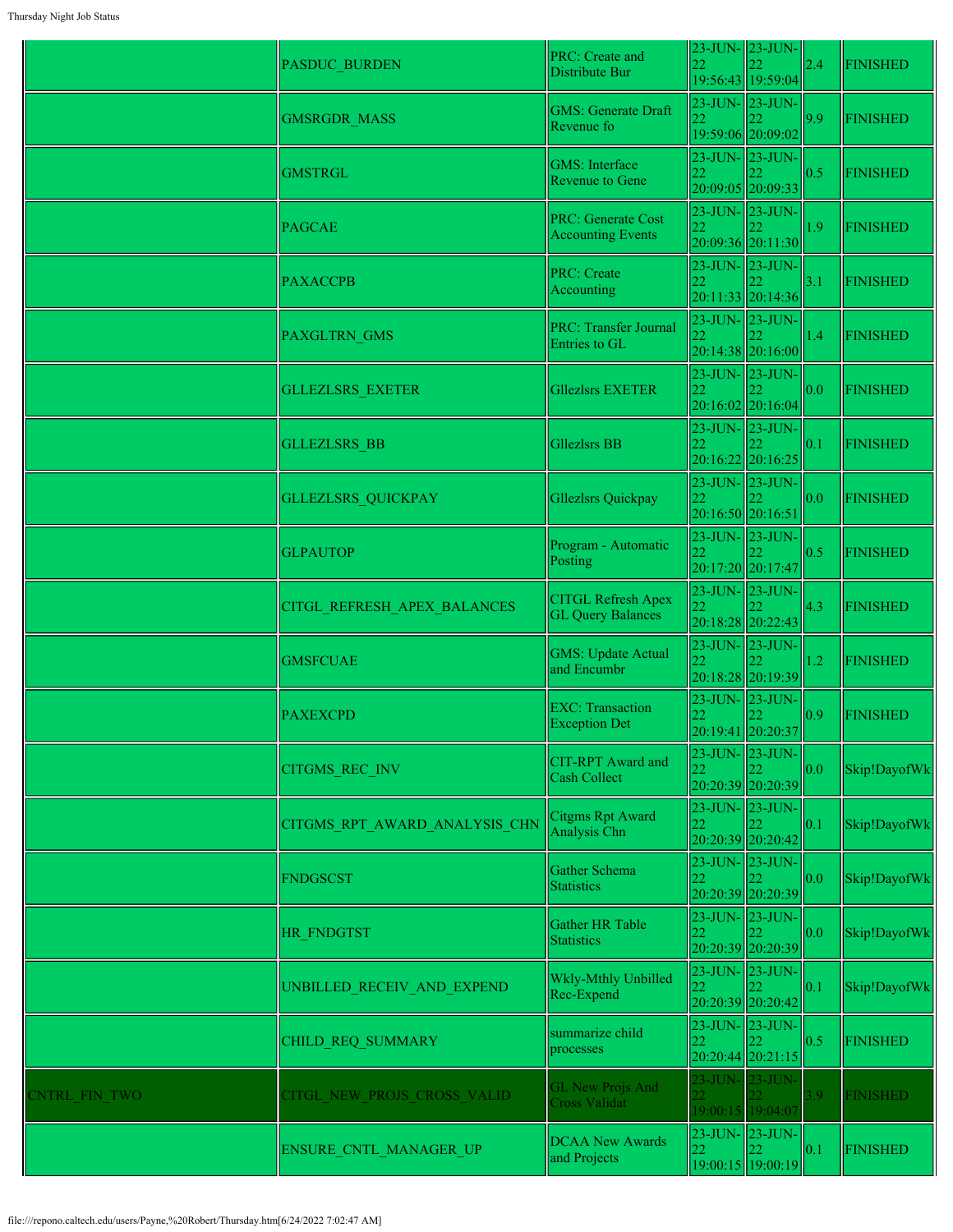|                      | <b>ARRXINVR</b>                  | <b>Transaction Register</b>                               | 22                               | 23-JUN- 23-JUN-<br>19:04:09 19:04:47                     | 0.6  | <b>FINISHED</b> |
|----------------------|----------------------------------|-----------------------------------------------------------|----------------------------------|----------------------------------------------------------|------|-----------------|
|                      | <b>CITPO PTA INS</b>             | <b>CITPO</b> Insert PTA<br>Records for W                  | 22                               | $23$ -JUN- $\vert 23$ -JUN-<br>19:04:50 19:04:58         | 0.1  | <b>FINISHED</b> |
|                      | CITGMS_FIX_EXPND_DATE            | <b>CITGMS Fix Future</b><br>Expenditure                   | 22                               | $23$ -JUN- $\vert 23$ -JUN-<br>19:05:00 19:05:02         | 0.0  | <b>FINISHED</b> |
|                      | FIN TWO CHAINRUNSUMMARY          | Summarizes runtimes                                       | 22                               | $23$ -JUN- $\vert 23$ -JUN-<br>19:05:04 19:05:04         | 0.0  | <b>FINISHED</b> |
| DAILY FINANCE MASTER | FNDRSSUB1938                     | <b>CITHR GymFees</b><br><b>Extract and FTP for</b><br>OGM | 23-JUN- 23-JUN-                  | 19:00:09 19:00:11                                        | 0.0  | Skip!RunCal     |
|                      | <b>CNTRL FIN TWO</b>             | <b>CNTRL FIN TWO</b>                                      | 22<br>19:00:14 19:05:11          | 23-JUN- 23-JUN-                                          | 5.0  | <b>FINISHED</b> |
|                      | CNTRL_FIN_ONE_A                  | <b>CNTRL Fin ONE A</b>                                    | 23-JUN- 23-JUN-<br>22            | 19:05:11 19:57:09                                        | 52.0 | FINISHED        |
|                      | CNTRL_FIN_ONE_B                  | <b>CNTRL Fin ONE B</b>                                    | 23-JUN-23-JUN-<br>22             | 19:05:11 19:47:00                                        | 41.8 | <b>FINISHED</b> |
|                      | CNTRL FIN ONE C                  | <b>CNTRL Fin ONE C</b>                                    | 22                               | $23$ -JUN- $\vert 23$ -JUN- $\vert$<br>19:05:11 19:13:14 | 8.1  | <b>FINISHED</b> |
|                      | CNTRL FIN THREE                  | <b>CNTRL Fin Three</b>                                    | 23-JUN- 23-JUN-<br>22            | 19:05:11 20:22:45                                        | 77.6 | FINISHED        |
| FIN CITICERR REPORTS | CITICERR DINING SERVICES         | <b>CITIC Error Report</b>                                 | 23-JUN- 23-JUN-                  | 19:51:00 19:51:00                                        | 0.0  | Skip!DayofWk    |
|                      | <b>CITICERR LIBRARY</b>          | <b>CITIC Error Report</b>                                 | 22                               | $23$ -JUN- $\vert$ 23-JUN-<br>19:51:00 19:51:05          | 0.1  | <b>FINISHED</b> |
|                      | CITICERR TELECOMMUNICATION       | <b>CITIC Error Report</b>                                 | $23$ -JUN- $\vert$ 23-JUN-<br>22 | 19:51:08 19:51:11                                        | 0.1  | <b>FINISHED</b> |
|                      | <b>CITICERR WEB IC</b>           | <b>CITIC Error Report</b>                                 | 22                               | 23-JUN- 23-JUN-<br>19:51:13 19:51:22                     | 0.2  | <b>FINISHED</b> |
|                      | CITICERR PHYSICAL PLANT          | <b>CITIC Error Report</b>                                 | $23$ -JUN- $23$ -JUN-<br>22      | 19:51:24 19:51:27                                        | 0.1  | <b>FINISHED</b> |
|                      | CITICERR_INFO_TECH_SVCS          | <b>CITIC Error Report</b>                                 | $23$ -JUN- $23$ -JUN-<br>22      | 19:51:29 19:51:37                                        | 0.1  | <b>FINISHED</b> |
|                      | CITICERR_ATHENAEUM               | <b>CITIC Error Report</b>                                 | 22                               | $23$ -JUN- $\vert 23$ -JUN-<br>19:51:40 19:51:43         | 0.1  | <b>FINISHED</b> |
|                      | CITICERR_IMSS_ACS                | <b>CITIC Error Report</b>                                 | 22                               | $23$ -JUN- $\vert 23$ -JUN- $\vert$<br>19:51:45 19:51:55 | 0.2  | <b>FINISHED</b> |
|                      | <b>CITICERR BUSINESS FINANCE</b> | <b>CITIC Error Report</b>                                 | 22<br>19:51:57 19:52:11          | $23$ -JUN- $23$ -JUN-                                    | 0.2  | <b>FINISHED</b> |
|                      | CITICERR_CHEMISTRY_ADMIN         | <b>CITIC Error Report</b>                                 | 22                               | 23-JUN- 23-JUN-<br>19:52:13 19:52:22                     | 0.2  | <b>FINISHED</b> |
|                      | CITICERR_BECKMAN                 | <b>CITIC Error Report</b>                                 | $23$ -JUN- $23$ -JUN-<br>22      | 22                                                       | 0.1  | <b>FINISHED</b> |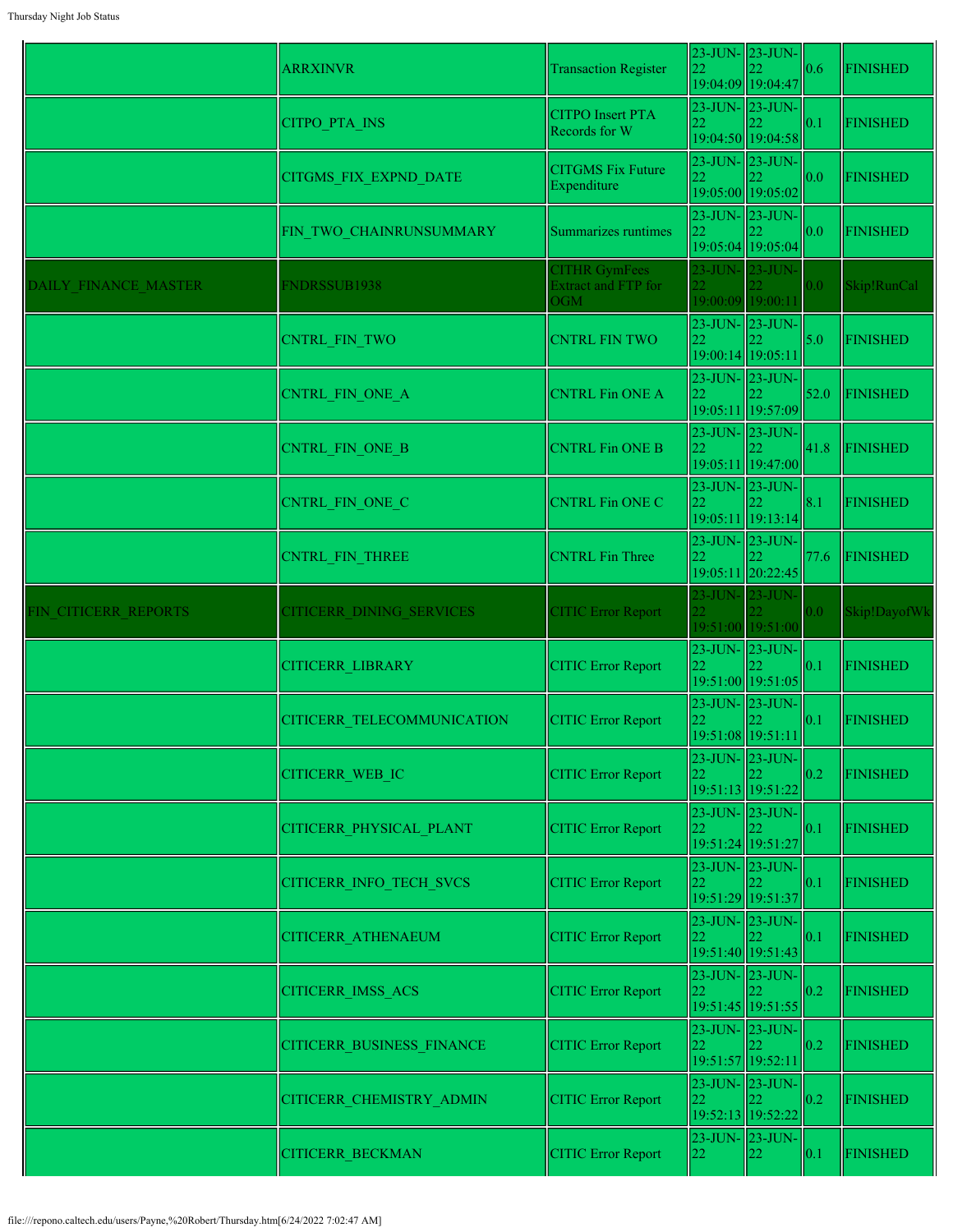|                            |                                |                                                                      |                                            | 19:52:24 19:52:27                                         |                        |                 |
|----------------------------|--------------------------------|----------------------------------------------------------------------|--------------------------------------------|-----------------------------------------------------------|------------------------|-----------------|
|                            | <b>CITICERR KNICB BILLING</b>  | <b>CITIC Error Report</b>                                            | 22                                         | 23-JUN- 23-JUN-<br>19:52:29 19:52:38                      | $\vert 0.2 \vert$      | <b>FINISHED</b> |
| FIN PAXACMPT               | PAXACMPT.1                     | PRC: Update Project<br>Summary Am                                    |                                            |                                                           |                        | NS.             |
|                            | PAXACMPT.2                     | PRC: Update Project<br>Summary Am                                    |                                            |                                                           |                        | <b>NS</b>       |
|                            | PAXACMPT.3                     | PRC: Update Project<br>Summary Am                                    |                                            |                                                           |                        | <b>NS</b>       |
|                            | PAXACMPT.4                     | PRC: Update Project<br>Summary Am                                    |                                            |                                                           |                        | <b>NS</b>       |
| HR CARD UPDATE             | CITPY UPD EMRGLV USED PRC      | <b>CITPY Update Covid</b><br>Tracking EIT with<br>hours used         | $23$ -JUN-                                 | $23$ -JUN-<br>19:30:01 19:30:02                           | 0.0                    | Skip!RunCal     |
|                            | CITHR JOB CHANGES DATA         | <b>CITHR Job Changes</b><br>Data                                     |                                            | 23-JUN- 23-JUN-<br>19:30:02 19:30:07                      | $\vert 0.1$            | <b>FINISHED</b> |
|                            | CITIC ENVISION CUST SYNC       | <b>CITIC HR and PTA</b><br>Sync to Campus Card                       |                                            | $23$ -JUN- $23$ -JUN-<br>19:30:09 19:32:13                | 2.1                    | <b>FINISHED</b> |
|                            | CITHR ACCRUALS RESET           | <b>CITHR Kronos Leave</b><br><b>Balance Res</b>                      |                                            | 23-JUN- 23-JUN-<br>19:32:15 19:32:15                      | $\parallel$ 0.0        | Skip!RunCal     |
|                            | <b>CITHR KRONOS EMP</b>        | <b>CITHR Kronos</b><br>Employee Update                               |                                            | 23-JUN-23-JUN-<br>19:32:15 19:36:15                       | $\parallel$ 4.0        | <b>FINISHED</b> |
|                            | CIT LEAVE BALANCES             | <b>CITHR Kronos Leave</b><br><b>Balance Upd</b>                      |                                            | 23-JUN- 23-JUN-<br>19:32:15 19:32:15                      | 0.0                    | Skip!RunCal     |
|                            | DAILY HR COMPLETION TIME FLAG  | Set Daily Hr<br>Completion Time Flag                                 | 22                                         | 23-JUN- 23-JUN-<br>19:36:17 19:36:17                      | 0.0                    | Skip!DayofWk    |
|                            | DAILY HR COMPLETION TIME FLAG  | Set Daily Hr<br>Completion Time Flag                                 | 22                                         | $23$ -JUN- $ 23$ -JUN-<br>21:41:43 21:41:43               | 0.0                    | <b>FINISHED</b> |
|                            | CITIC_ENVISION_CUST_SYNC       | <b>CITIC HR and PTA</b><br><b>Sync to Campus Card</b>                |                                            | 24-JUN- 24-JUN-<br>$\vert \vert$ 22<br> 04:00:01 04:00:01 | $\vert\vert 0.0 \vert$ | Skip!Active     |
| <b>HR DAILY</b>            | DAILY HR COMPLETION TIME FLAG  | Set Daily Hr<br><b>Completion Time Flag</b>                          |                                            | 23-JUN- 23-JUN-<br>19:36:17 19:36:17                      | 0.0                    | Skip!DayofWk    |
|                            | CITPY_CAL_WK_TAL               | <b>CITPY Total Salary</b><br>Calculation                             | 22                                         | $23$ -JUN- $\vert$ 23-JUN-<br>20:00:01 20:00:23           | $\parallel$ 0.4        | <b>FINISHED</b> |
|                            | CITPY_CAL_WK_TAL               | <b>CITPY Total Salary</b><br>Calculation                             | 22<br>21:31:01 21:31:22                    | $23$ -JUN- $23$ -JUN-                                     | $\sqrt{0.4}$           | <b>FINISHED</b> |
|                            | <b>CIT PARKING</b>             | <b>Caltech Parking Log</b>                                           | 22                                         | 23-JUN- 23-JUN-<br>21:31:24 21:40:52                      | 9.5                    | <b>FINISHED</b> |
|                            | CITHR_KEY_STAFF_PKG            | <b>CITHR Retirement</b><br><b>Element Automation</b><br>Process      | 23-JUN- 23-JUN-<br>22<br>21:40:55 21:41:41 |                                                           | 0.8                    | <b>FINISHED</b> |
|                            | DAILY HR COMPLETION TIME FLAG  | Set Daily Hr<br>Completion Time Flag                                 | 22                                         | $23$ -JUN- $23$ -JUN-<br>22<br>21:41:43 21:41:43          | 0.0                    | <b>FINISHED</b> |
| <b>KRONOS IMPORTS</b>      |                                | <b>FINISHED Import</b><br>records process of<br>which records failed |                                            |                                                           |                        |                 |
| SBS CASHNET INBOUND INTFCS | CITSBS IMPORT CASHNET PAYMENTS | <b>CITSBS</b> Import                                                 | $23$ -JUN-                                 | $23$ -JUN-                                                | $2^{0.2}$              | <b>FINISHED</b> |